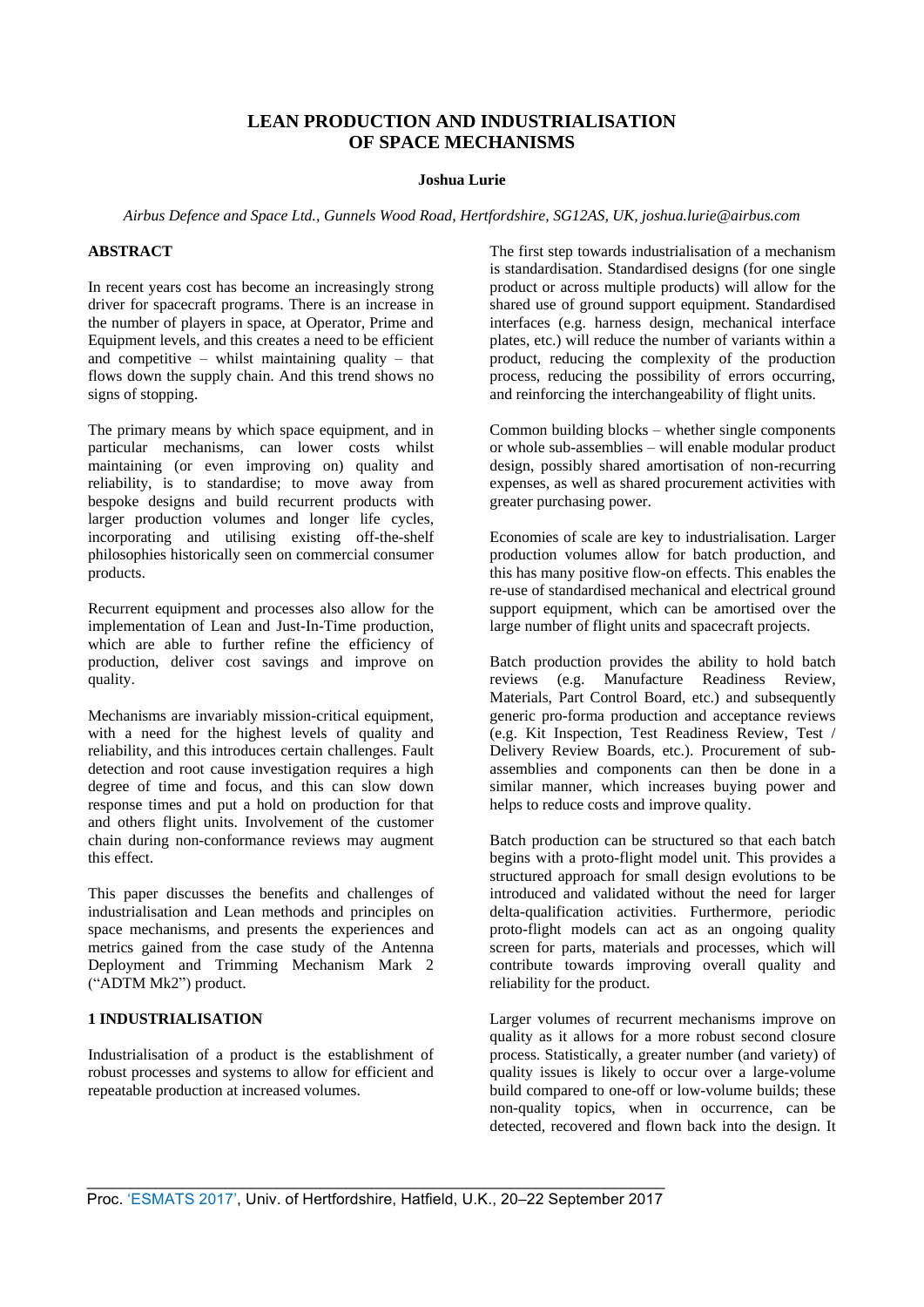is reasonable to suggest that engineers may be more willing to implement second closure if they know that it will be implemented on flight hardware as opposed to the simply recording in a lessons learnt system. An ongoing recurrent product therefore supports the convergence of non-quality to low or zero levels and it encourages prevention and mitigation to be put in place for future units.

# **2 LEAN AND JUST-IN-TIME PRODUCTION**

Note that there are many slightly varying versions of Lean and Just-In-Time, particularly regarding terminology. The version discussed within this paper is in line with the training provided to Airbus Defence and Space Ltd. by an external Lean consultant, and the activities performed with that consultant on the Antenna Deployment and Trimming Mechanism Mark 2 ("ADTM Mk2") product.

### **2.1 Lean Production**

Lean is a framework, a mindset and a systematic approach applied to manufacture (or to any process that comprises a set of discrete process steps) to remove 'waste' with the aim of making reductions in cost and schedule, and improving quality. The philosophies and methodologies of Lean originated in Japanese manufacturing and most notably from the automotive sector.

Lean was traditionally viewed as an approach that could only be applied to 1) the consumer goods sector, and 2) high-volume production. The idea of a 'production line' conjures up images of large automated factories rapidly churning out products – an image not usually associated with the production of space hardware. Consequently, the space sector, where volumes are low, product complexity can be high and reliability is paramount, had not been an apparent application for Lean.

Lean however is flexible and is able to be applied to any volume of production and for any size and complexity of product, from one thousand cars per day to several spacecraft per year. The only pre-requisite for the implementation is that the process is a series of steps or sub-processes. Space hardware production lends itself well to Lean implementation by being thoroughly process driven, be it for design, build, test, documentation or reviews.

The needs of the customer form the focus of Lean. There are similar stakeholders between the commercial consumer goods sector (e.g. the automotive industry, the origin of Lean) and the space sector; that is, a customer (or chain of customers), design standards,

regulatory authorities, etc. Whilst the complexity and scope of the customer needs (i.e. requirements) may be higher within the space sector, the outcome is the same: whatever contributes to what the customer requires adds value and whatever is not value adding is considered 'waste'.

#### **2.1.1 Waste**

Waste within the production process is classified as either 'obvious' (it is not necessary and can be removed, e.g. over-testing) or 'hidden' (it is necessary and cannot be removed, e.g. some transportation / movement) and can be defined within seven categories:

- Inventory (too much work in progress or stock)
- Transport (travelling with the hardware); for example, consider the cleanliness processes that go into transportation of hardware.
- Movement (travelling without the hardware)
- Waiting Time (operator waiting for the hardware or vice versa); for example, hardware waiting for customers attendance at inspections and reviews
- Space / Surface Area (inefficient usage of available space)
- Rework / Defects (non-conformances and the cost of non-quality)
- Overproduction (production rate not aligned with customer needs).

There may also be waste within the equipment design itself (e.g. functionality not required, large design margins, etc.) however the implementation of Lean is more focused on the production process to deliver that design.

Tools such as Value Stream Mapping ("VSM") can be used to help remove waste from the production process. The 'current state' is mapped out and can then be reviewed, waste removed and restructured into a 'future state'.

### **2.1.2 Continuous Improvement**

The implementation of Lean to a product line is not a single one-off event but rather an ongoing process. As such, it is important that the entirety of the team (from the build and test technicians to the design engineers, production and project managers) possess the correct mindset of Continuous Improvement (Japanese term "Kaizen").

Continuous Improvement is the ongoing daily effort by the whole team, to maintain and improve the production process, filling in the gaps between occasions of larger innovations or Lean implementations. Continuous Improvement mirrors the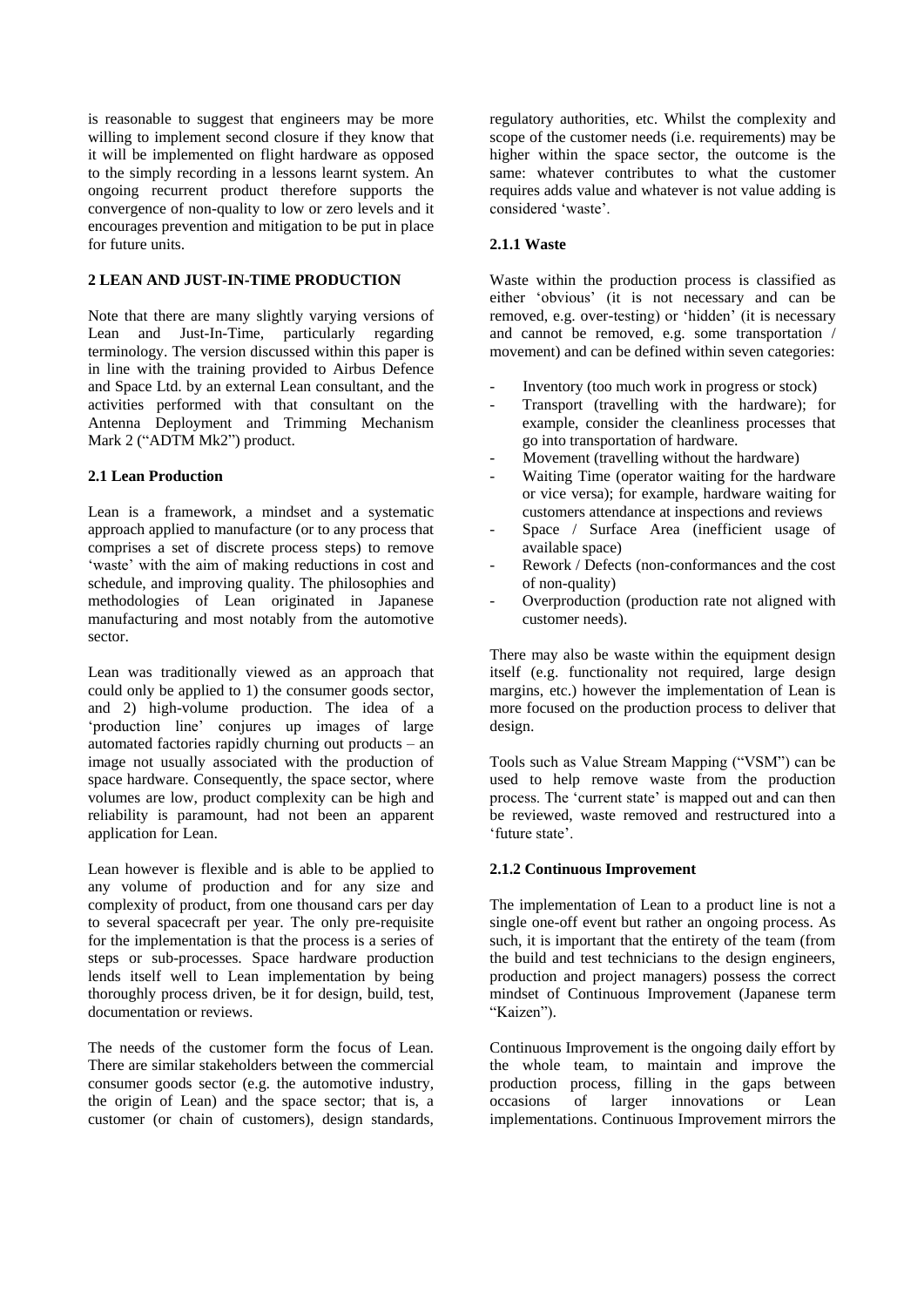Quality systems within the space sector with the key message: quality is within everything we do and is the responsibility of everyone.

### **2.2 Just-In-Time Production**

Lean production can be achieved through the implementation of the Just-In-Time production and its principles.

Traditional (or Just-In-Case) production is driven by the 'ability to deliver' and characterised by high levels of inventory. The company produces faster than needed, using the surplus output as a buffer to mitigate risks in the future. Just-In-Time production is driven by the 'ability to react' to changing customer needs and market conditions, and is characterised by low 'throughput time' – this is the total duration of production from start to finish. This approach mitigates the risk of stock that can't be used and ensures that customer needs are met.

The ability to deliver has always been a driver for space projects; spacecraft need dates, launch windows, contractual delivery dates, etc. compel both prime and sub-contractors alike to ensure that products are built, tested and delivered on to the next level. This is perhaps more pronounced with bespoke equipment, which comprises larger schedules covering additional mission phases from early design, qualification through flight unit build, test, integration, etc. Changes *shouldn't* occur after CDR, and it is anticipated that the procurement and build phases would not be affected by those changes.

Conversely, for recurrent equipment it is entirely likely that requirements could change well into the product life, when many flight units are built and work-inprogress builds are underway. Evolving technology is a strong example where the ability to react is important; e.g. the industrial shift towards Electric Orbit Raising, where existing stock of equipment that is not compliant with the revised environmental and life requirements may need to be modified or might never be used at all, with adverse commercial effects.

Inventory and work-in-progress also presents a risk with regards to non-quality. For example, if a particular component, installed on a number of completed flight units, was found to be faulty and consequently quarantined. Inventory means that more completed flight units may need rework to satisfy  $1<sup>st</sup>$  or  $2<sup>nd</sup>$ closures.

The term Just-In-Time itself refers to the delivery of the required product to the customer when they require it, and can be defined by the 5 R's: the right part in the

right quantity, of the right quality, at the right moment in the right place.

There are four principles of Just-In-Time production: Pull, Flow, Takt and Zero-Defects. The combined implementation of all four of these principles allows for improvements to, and synchronisation of, the production line to happen. This is represented by the symbolism of the 'temple of Lean', as shown below, where the principles form the four pillars of the structure.



*Figure 1. The 'Temple of Lean'*

# **2.2.1 Flow Principle**

The Flow principle involves achieving the production flow by restructuring the processes in a logical manner; both in the process structure and in physical terms.

Flow within the process can relate to the logical structuring of sub-assemblies on the equipment's Bill of Materials ("BOM") and identifying the appropriate point in the process to introduce and integrate them into the equipment general assembly; for example, the use of a 'fishbone' assembly structure where all subassemblies flow into the main assembly line. This particularly benefits equipment featuring variants, where logical modularity can streamline production.

Physical flow relates to streamlining the physical transportation of the hardware from one process step to another. Any transportation of mechanisms hardware presents some level of risk, and transportation outside of clean production areas presents additional cleanliness and contamination risks. Reduction in the hardware transportation (both in the number and length of trips) will reduce the risk to hardware and reduce obvious waste (transportation and movement).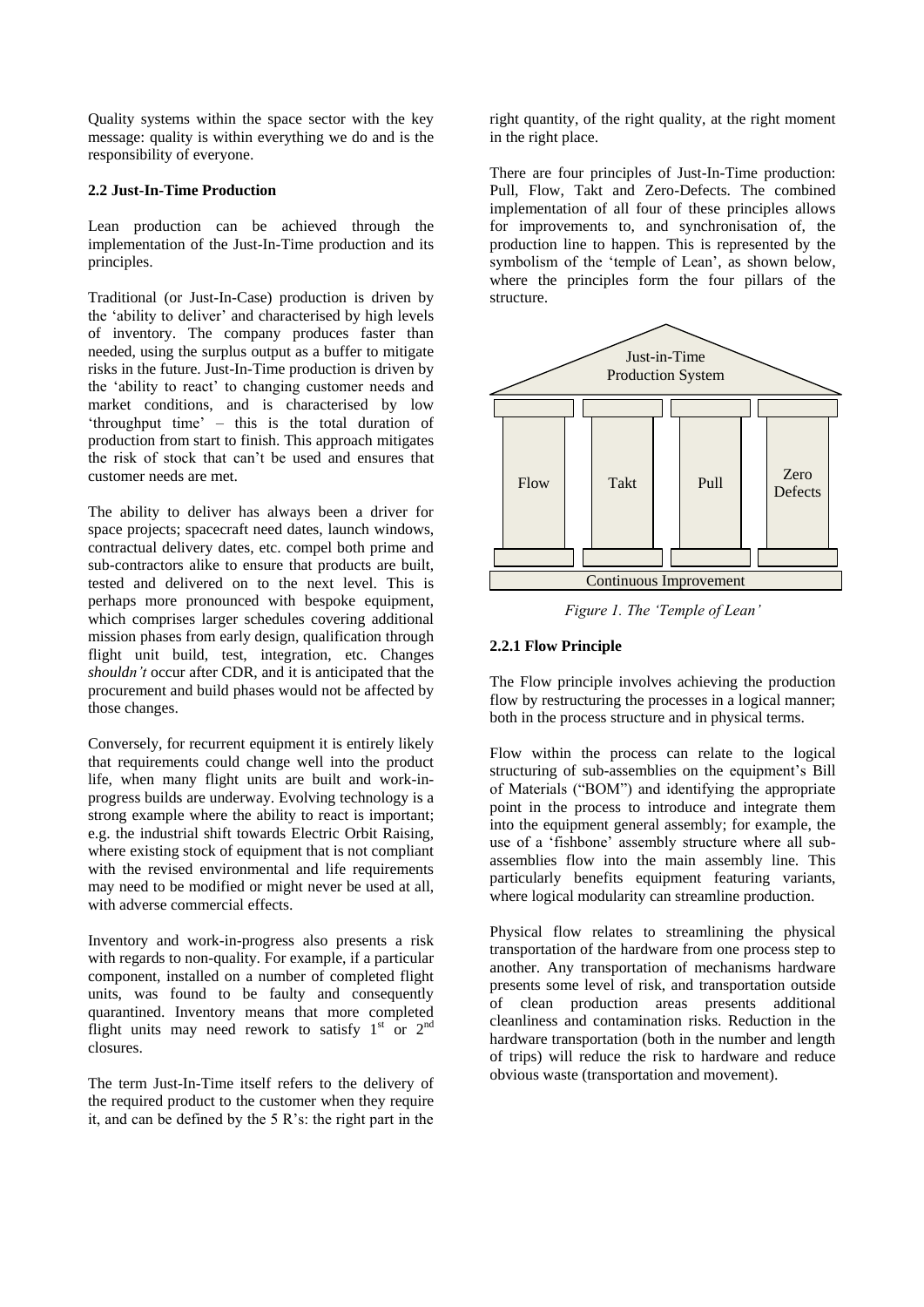#### **2.2.2 Takt Principle**

The Takt principle involves setting production pace to meet the customer needs, and achieving production rhythm by levelling the work content. The word 'Takt' itself is German for the baton that a conductor uses to instruct and regulate an orchestra, and represents a time rate and indeed the 'heartbeat' of a production line.

The 'Takt time' is the rate at which a new build should begin (i.e. Kit Mandatory Inspection Point ("MIP")) and at which a complete product should – in the original automotive context – roll off the line and out the door (i.e. Delivery Review Board ("DRB")). Within the process flow the Takt time represents the period with which standard cycles of work should repeat and the hardware should move on to the next cycle of work content.

Customer demand for geo-telecoms mechanisms is characterised by the rate at which spacecraft are won (and then produced). For example, assume that four telecommunications spacecraft are produced per year. If the production rate at platform level is uniform, then it follows that one complete set of flight mechanisms should be delivered every three months. Therefore, each mechanism should be delivered at a rate ('Takt time') equal to three months divided by the number of units per fight set.

In the real-world industry environment the customer need is not so simple and is not fixed. For example, additional (or fewer) spacecraft may be required. This capacity is taken into account formally as a customer 'need' within contractual requirements and batch works orders.

Levelling of work content is performed by ensuring that each cycle of work content fits within the allowed time – no operators / machines are under-utilised or overloaded, and the hardware does not wait for the operator / machine (shelf time).

Within the Just-In-Time planning, additional margins should be included in order to accommodate for the slower cycle times associated with the processes involved in mechanisms production.

### **2.2.3 Pull Principle**

The Pull principle involves providing the parts to the downstream process only when they are required. Hardware is delivered based on actual inventory levels and needs instead of predicted future demand.

Every process step should be considered as a supplier and the subsequent step as its customer. The hardware should only be passed on to the customer when they

require it, and consequently the onus falls to the upstream process to store the hardware until the downstream process is ready to receive it.

Note that 'ready to receive' does not only mean that the operator or machine is available to perform the next process. Physical accommodation should also be taken into consideration; that is to say, is there a safe, fit-forpurpose location for the mechanism to be placed, so that it is not at risk of harm (physical, cleanliness and contamination, etc.).

#### **2.2.4 Zero-Defects Principle**

The Zero-Defects principle involves improving and stabilising all processes. It has two aspects: a fault management process loop and Total Productive Maintenance.

The former, fault management, consists of a loop of fault recognition, feedback, correction and prevention. This system should be immediately familiar to mechanisms engineers as it mirrors our standard nonconformance and Quality processes (albeit with different terminology). All space equipment is already subject to this methodology as part of established industry process: non-conformance detection via inspection or test (recognition), non-conformance reporting up the customer chain (feedback),  $1<sup>st</sup>$  closure and hardware recovery (correction), and finally  $2<sup>nd</sup>/3<sup>rd</sup>$ closure and lessons learnt (prevention).

The latter, Total Productive Maintenance, involves maintaining and improving the production through the machines (ground support equipment), facilities, employees, and anything that adds value to the product. This comprises continuous upkeep of all support equipment (e.g. equipment calibration and inspection regimes) as well as training and certification of staff.

Zero-Defects can be implemented through various means, both within the equipment design and within the production processes; for example, the use of techniques such as poka-yoke to remove the possibility of human error occurring.

Within the context of mechanisms production the aim of the Zero-Defects principle is to continuously reduce the amount of non-conformances (ideally to zero) and consequently reduce the associated cost of non-quality.

#### **2.3 Implementation Challenges and Lessons Learnt**

Being that Lean and Just-In-Time originated from commercial consumer goods sectors it followed that only the physical product was what the customer wanted (and the only value adding component). It is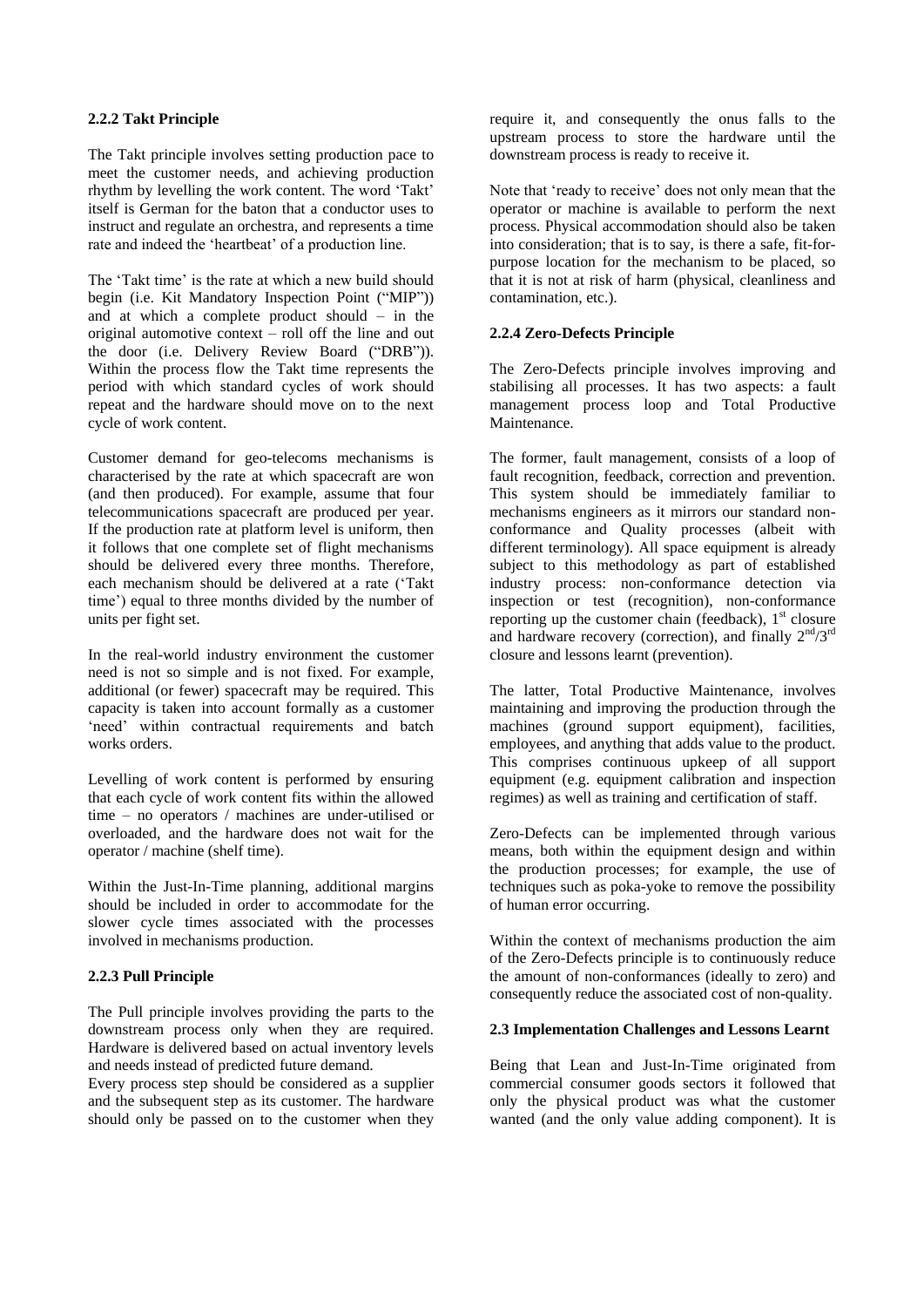important to keep in mind that a mechanism is not just the hardware but also the data packs, reviews, etc. – and these are all captured as customer needs within the product and specific specifications, statements of work, etc.

There are many hurdles encountered when attempting to implement Lean and Just-In-Time onto mechanisms (or any space equipment) directly from theory. Some key challenges are discussed here.

The first main challenge is qualification. This philosophy of validation by demonstration, of proven or justified design and processes, is a foundation of spacecraft engineering and should be strictly adhered to in order to ensure that quality and reliability are maintained. The drawback to qualification however is that it becomes difficult to introduce any design or process modifications; even seemingly benign changes should always be assessed with due levels of scrutiny. Whilst this may not prohibit implementation, it does shift the focus from modifying existing processes to keeping them unchanged but restructuring them in a more effective flow.

If any changes to process or design are to be made, then agreement with the customer chain should in most cases be sought before any further action can be taken. The changes would then need to be validated and/or justified (test, analysis, similarity) and appropriate documentation amended to capture the traceability. It is immediately apparent that these processes might hamper the desire to make any changes.

The next significant challenge to implementation is anomaly investigation and recovery. Just-In-Time production is built on a structured, synchronised and time-based system. Occurrences of non-quality need to be dealt with swiftly otherwise they will halt the production line (so that the rhythm and synchronisation is not interrupted). Small process-related issues within mechanisms production can generally be rectified quickly however occurrences of non-quality are treated with significant scrutiny due to the criticality of the equipment for the mission.

As described earlier, mechanisms are subject to robust Quality and non-conformance management processes by virtue of their performance requirements and mission criticality. Any non-conformance must be investigated and assessed for disposition. The appropriate non-conformance reviews must be held and agreements on ways forward need to be reached, which is likely to reduce the speed in which the topic is progressed, particularly if actions are generated from these reviews. Even first closure (direct recovery for the unit) may take a significant amount of time to

complete. If second closure affects other flight units, then the impact of a single occurrence is spread much further. This impact on the time to resolve non-quality is further amplified if additional levels of the customer chain are included as part of the review process.

Customer interaction, as suggested above, is a major impediment to the operation of a Just-In-Time system; the main reason being that it removes a level of control (in schedule and in decision-making) from the production team – something that doesn't exist in commercial consumer goods sectors – and being in control of the production is paramount for operating Just-In-Time. Good planning and the use of generic 'boiler plate' review templates can reduce this impact for standard reviews.

Customer involvement can generate additional unplanned work for a number of valid reasons, via specific requirements, actions from reviews or anomaly investigation activities. Apart from the obvious cost impact, unplanned work is in direct conflict with the philosophy of Just-In-Time production, where the entire process should be well known, understood and mapped out.

Intuitively, the idea of batch production is contrary to the Pull principle. However, here a batch refers to a customer order for a certain quantity of flight units over a certain period of time – allowing for the derivation of delivery rates and Takt time. The batch order merely is a renewal of the payment and cash flow structure to allow the production to continue, and generally one batch begins when the previous one ends, providing a continuous production run. Within the production line the hardware still proceeds under one piece flow.

## **3. CASE STUDY – ADTM MK2 PRODUCT**

The Antenna Deployment and Trimming Mechanism Mark 2 ("ADTM Mk2") product was created for the Eurostar 3000 platform with the view to be highvolume industrialised mechanism. Efforts were made early in the product life or even from the qualification campaign to put this into effect; for example, through test automation and maximising facility utilisation rates.

In 2012 Airbus Defence and Space Ltd. engaged with an external Lean consultant to implement the philosophies and practices of Lean and Just-In-Time production to the mature product, in an effort to further industrialise the mechanism. Whilst the product line already included in excess of 30 flight units (with nearly as many operating in orbit) over two production batches, the process was not optimally structured and